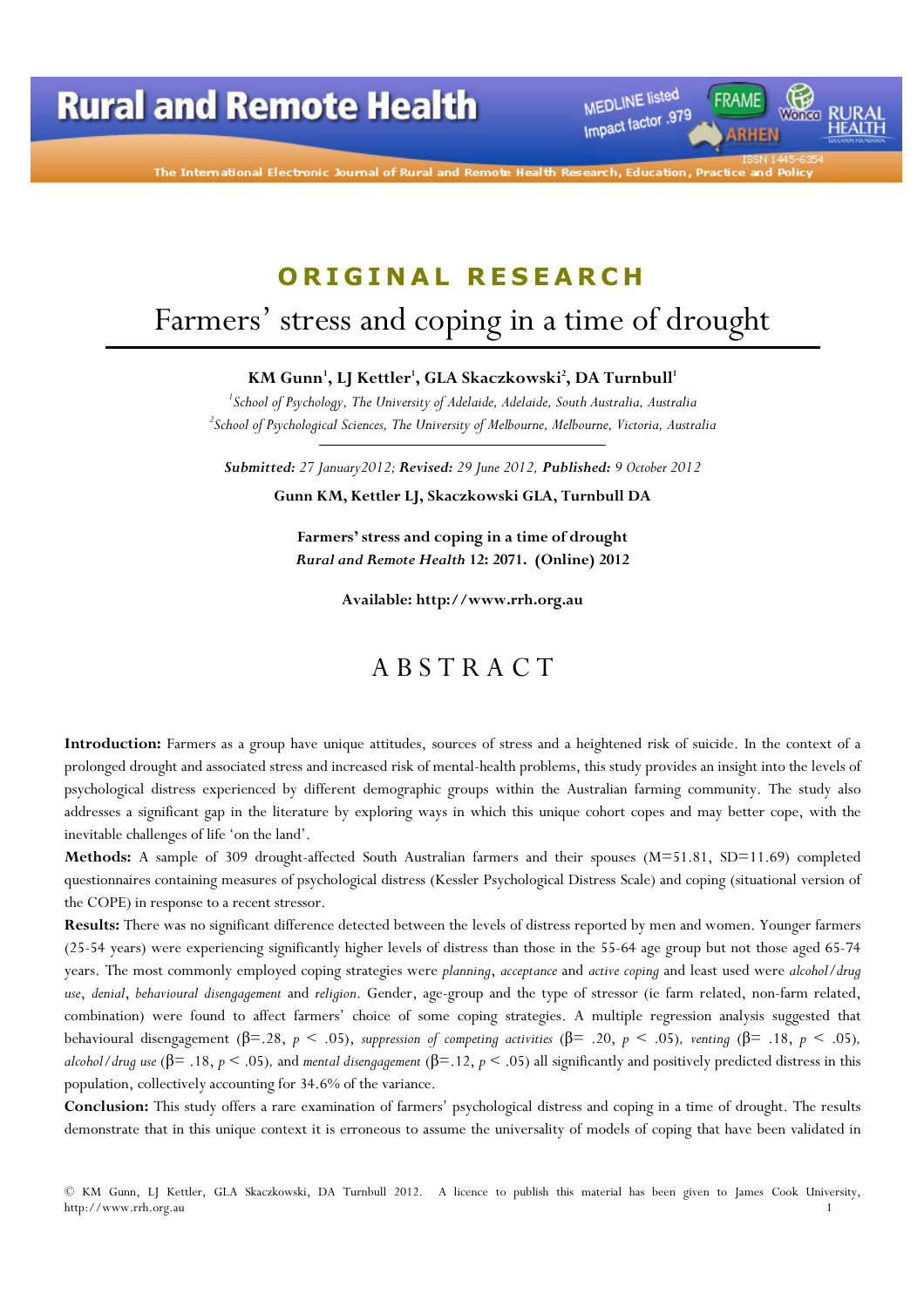The International Electronic Journal of Rural and Remote Health Research, Education Practice and Policy

other samples. The results provide for the development of tailored interventions to help farmers cope more effectively during future times of drought.

Key words: agriculture, Australia, coping, drought, farm, mental health, stress.

# Introduction

Coping is a heavily researched area in contemporary psychology<sup>1,2</sup> but very few researchers have applied coping theory to farmers. This gap in the literature exists despite what is known about farmers' unique sources of stress<sup>3,4</sup>, attitudes<sup>5,6</sup>, high rates of suicide<sup>5</sup> and the important role environments play in the coping process<sup>6</sup>. Using Lazarus and Folkman's widely employed definition of coping<sup>6</sup>, this study provides a unique examination of how farmers cope and may better cope, with the inevitable challenges of life on the land, in particular, during times of drought.

The drought that took place at the time of this research was described as the 'longest and most intense on record' and the situation facing farming families across many parts of Australia was thought to be 'desperate' and 'unprecedented' (p46)<sup>7</sup>. After several years of drought many farmers had been forced to sell or lease their properties, reduce employee numbers and/or engage in off-farm work, sometimes having to separate from their families to find income elsewhere<sup>8,9</sup>. Towards the end of the drought, almost half of Australia's farmers had experienced at least one form of severe financial hardship, such as an inability to pay household bills or their mortgage, going without meals or having to seek help from a welfare agency<sup>10</sup>.

Although at the time of writing this drought is largely over, the consequences of drought (eg financial difficulties and the loss of friends, services, livestock and property) are known to endure for a long time<sup>11</sup>. Further, as exceptionally hot and dry years are predicted to increase in frequency and intensity in the future<sup>12</sup>, farmers and their families must be equipped to face many similar challenging periods ahead.

The first aim of this research was to ascertain whether members of a particular gender or age group in farming populations are at elevated risk of experiencing psychological distress in a time of drought. The limited research available has generally concluded that levels of distress are highest among younger farmers<sup>4,13,14</sup> and farm women<sup>14-17</sup>. However, most of this research was conducted some time ago and not specifically when farmers were affected by drought. Further, contrary to the aforementioned findings, Kilkkinen et al recently found in a survey of rural Australians aged 25-74 years, that those aged 45-54 years were the group most likely to report psychological distress and found little evidence supporting the notion that rural women experience higher rates of psychological distress than rural men<sup>18</sup>. Recent Australian research has also suggested that drought has a greater impact on older farmers because it interferes with succession planning and their ability to retire<sup>19-21</sup>.

These conflicting (and in some cases outdated) findings make this is an important area of investigation. Based on previous research, it was hypothesised that younger farmers and farm women would suffer from significantly higher levels of psychological distress than older farmers and farm men.

The second aim of this study was to identify the types of coping strategies farmers use to deal with stressful situations. Lazarus and Folkman suggest that environments vary in their ability to provide resources for handling stress and can influence perceptions of what constitutes socially acceptable ways of coping<sup>6</sup>. Therefore, given the unique features of the rural environment (eg geographic and social isolation, more homogenous populations, reluctance to use mental-health services and the prevalence of stoic and self-reliant attitudes), it is important to investigate the cultural universality of

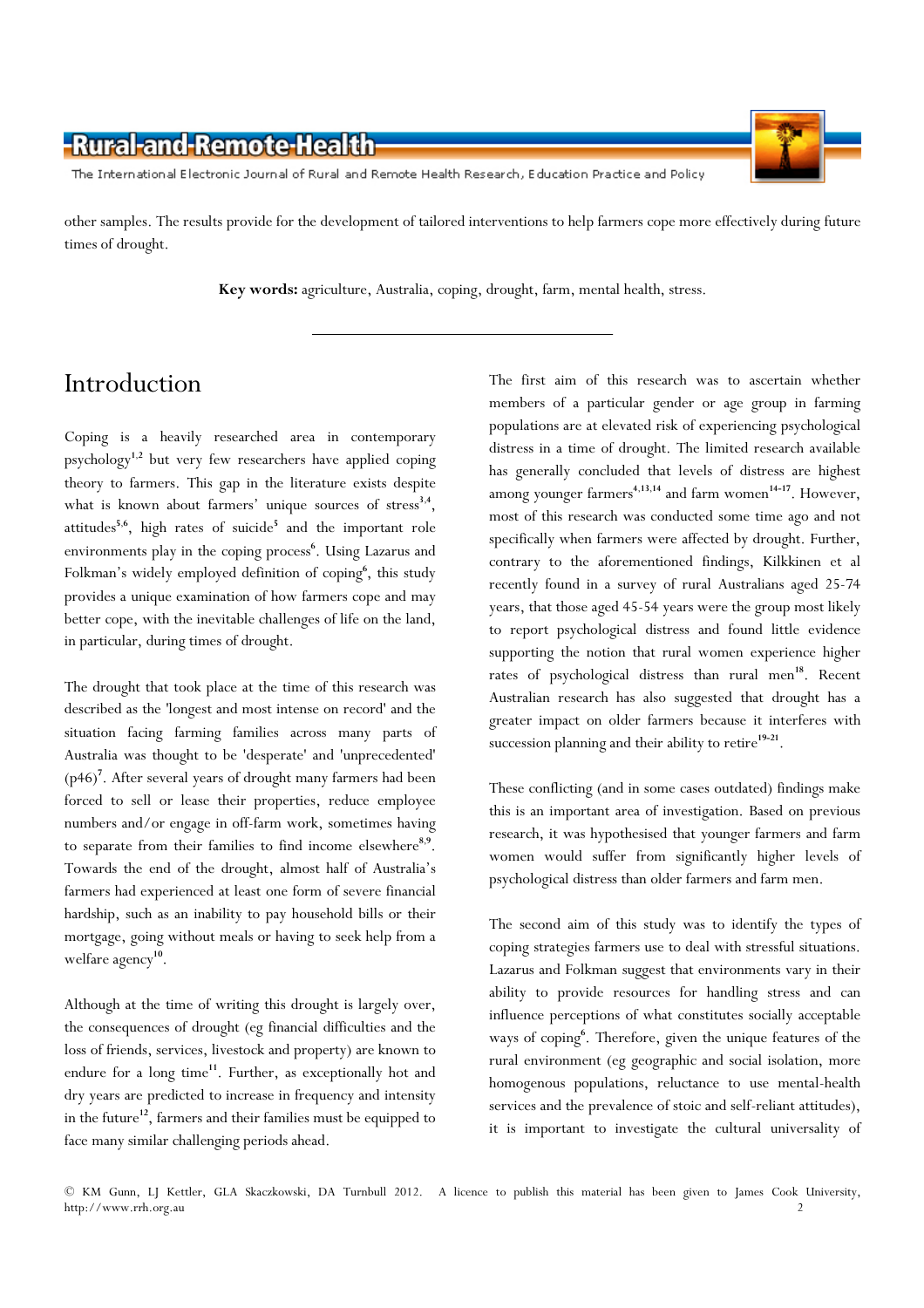The International Electronic Journal of Rural and Remote Health Research, Education Practice and Policy

models of coping that have largely been validated on urban populations<sup>22,23</sup>.

However, the coping process is not only affected by broad environmental and cultural factors, but also by variables more specific to particular encounters and the person encountering them<sup>24</sup>. These factors can affect the likelihood a person will employ particular coping strategies, which in turn may affect the level of stress experienced<sup>24</sup>. Examination of these variables in the context of farmers' coping processes is important. An international review recently concluded that gender and contextual factors need to be better understood to address the unacceptably high suicide rate among farmers<sup>25</sup>. Therefore, the third aim of this study was to examine the extent to which age, gender and type of stressor affect farmers' choice of coping strategies in a time of drought.

More specifically, previous research has highlighted differences in the types of coping strategies a person is likely to employ on the basis of their gender $26-31$ . For example, women have been found to seek emotional support $27.29$ , vent more<sup>27</sup> and use more avoidant coping strategies than men<sup>26</sup>, while men have been found to use more problem-focused coping strategies (in work contexts) than women<sup>28</sup>. Further, traditional masculine, stoic and self-reliant attitudes are thought to put men at risk of adopting hazardous coping strategies (eg alcohol use) $32$  and foster a reluctance to seek help<sup>33,34</sup>.

Therefore, gender differences in the use of coping strategies were examined, to assist with the identification of potentially hazardous or advantageous coping behaviours. It was predicted that farm men would turn to alcohol and/or drugs to cope significantly more than farm women, but that farm women would seek social support for emotional reasons and engage in venting as a coping strategy more than farm men.

In a different vein, while it has been widely concluded that there is not a strong association between age and the use of particular coping strategies in the general population<sup>28,31</sup>, Weigel et al stated 'more research is... needed on the types of coping techniques employed by the different generations and the effectiveness of those strategies in managing farm [emphasis added] stress' (p47)<sup>4</sup>. The present study sought to address this issue, although it was hypothesised that there would be no differences in the use of coping strategies across age groups.

The nature or context of a stressful encounter is another factor thought to influence the type of coping strategies a person will use<sup>24,28,35-37</sup>. For example, as previously mentioned, Folkman and Lazarus found that work contexts tend to elicit problem-focused coping and health contexts elicit emotion-focused coping<sup>28</sup>. As the blurred distinction between farmers' work and home is unique to this population and is thought to be something that makes farming particularly stressful<sup>17,38</sup>, the manner in which farmers cope with: (a) stressors purely related to farm work; (b) stressors not related to farm work; and (c) stressors that involve a combination of farm and other aspects of life, is of particular interest.

Based on the work of Folkman and Lazarus, it was expected that stressors purely related to farm work would be associated with more problem-focused strategies, and stressors not related to farm work with more emotionfocused strategies<sup>28</sup>. An exploratory analysis was conducted to examine the strategies employed by farmers to deal with stressors involving a combination of farm and other aspects of life.

The fourth and final aim of this research was to determine the coping strategies that were most closely associated with psychological distress in the farming population during a period of drought. While there is significant evidence to suggest that coping strategies predict mental health<sup>39-41</sup> and even physical health<sup>24,35,42</sup>, research has come to conflicting conclusions on which coping strategies predict positive and negative outcomes<sup>24,43</sup>. While some inconsistencies in findings may be the result of methodological differences<sup>24</sup>, these disparities also suggest stress and coping is not simply a matter of 'cause and effect', but a complex, interactive relationship involving other variables<sup>24,35,44</sup>.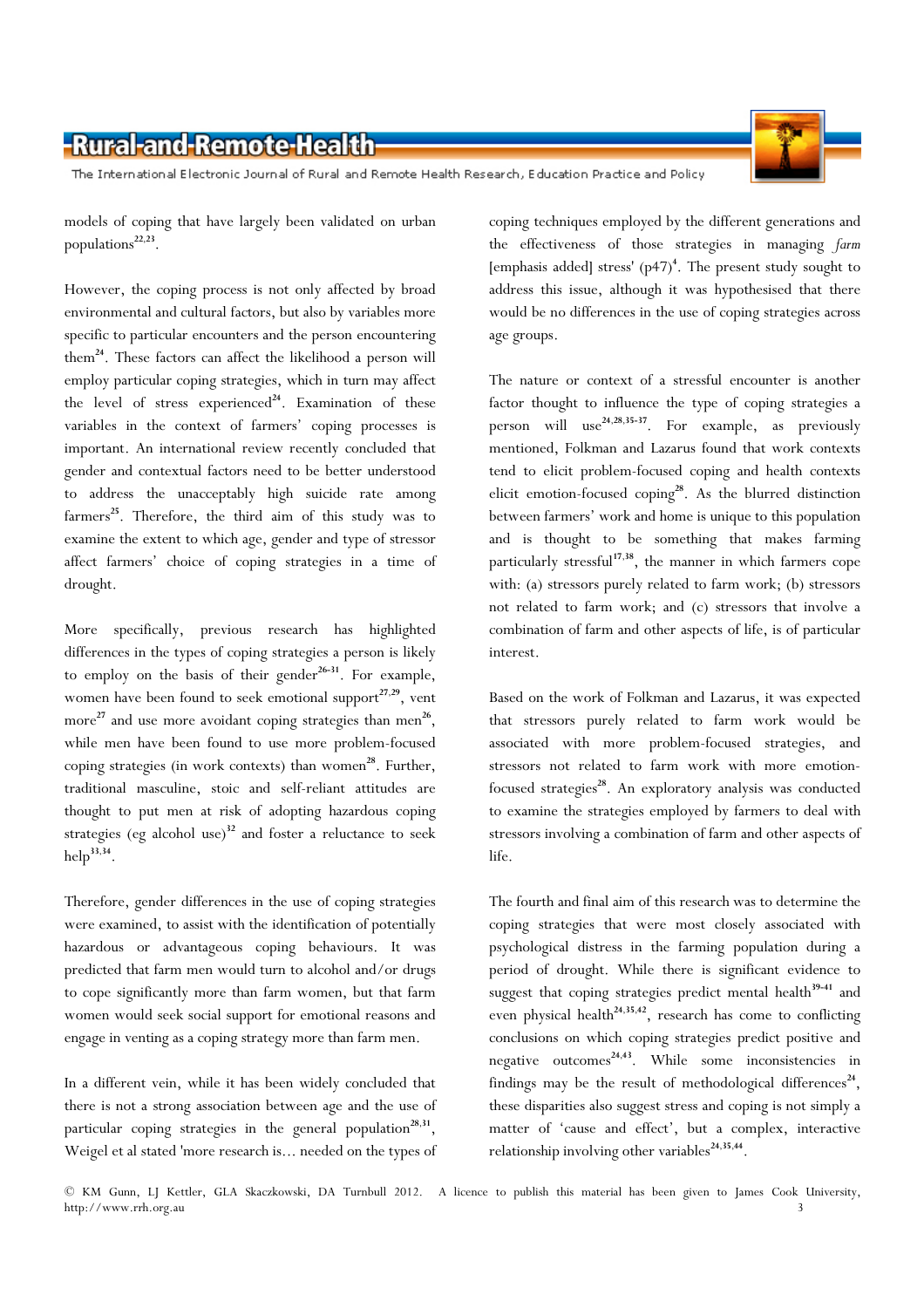The International Electronic Journal of Rural and Remote Health Research, Education Practice and Policy

Little is known about the relationships between particular coping strategies and psychological distress in the farming population. This research seeks to address this issue, in the interests of informing the development of tailored mentalhealth interventions for farmers in future times of drought.

# Method

## Participants and design

The cross-sectional sample consisted of 309 South Australians who were either farmers or the spouses of farmers (collectively referred to as 'farmers'), ranging in age from 23 to 85 years (M=51.81, SD=11.69). More than one person per farm was able to respond. The sample comprised 107 (34.6%) female and 196 (63.4%) male participants. Most participants were married or living with a partner (89.6%), although 3.2% were separated or divorced, 3.2% widowed and 2.6% never married. Participants predominantly described their farming enterprise as a 'grain, sheep and/or cattle farm' (71.5%) or as a 'sheep and/or cattle property'  $(19.4\%)$  and were from the Mid North  $(28.8\%)$ , Eyre Peninsula (23.6%) or the South East (14.2%) regions. All areas of rural South Australia were experiencing 'exceptional circumstances' at the time data were collected (to be given this classification, the circumstances must be unexpected, not occur on average more than once every 20-25 years and result in a rare and severe downturn in farm income) 45 . Participants were recruited through the South Australian Farmers' Federation (SAFF; the peak farmers' lobby group in South Australia), personal networks and the rural media (both print and radio) using a convenience sampling method.

## Questionnaire

Demographic information: Participants were asked about their gender, marital status, age, region, postcode, type of farming enterprise, SAFF membership and how they obtained the survey.

Psychological distress: The Kessler Psychological Distress Scale (K10) was used to assess levels of psychological distress<sup>46</sup>. The scale is based on 10 questions about the depressive symptoms and anxiety a person has experienced in the 4 weeks prior to completing the test. Responses are recorded on a 5 point scale from  $5=$ All of the time to  $1=$ None of the time. The total score was the sum of all responses and ranged from 10 to 50.

The K10 scale has strong psychometric properties<sup>47</sup> and has been found to outperform other well-established measures in terms of its discriminatory power in detecting depressive and anxiety disorders<sup>48</sup>. It has been used extensively in Australian populations<sup>46,49-51</sup> including in rural<sup>18</sup> and farming populations<sup>25</sup>. The reliability coefficient for the K10 scale in this study was Cronbach's  $\alpha$ = .92, indicating good internal consistency and stability. It should be noted that this measure is intended as a screening tool, rather than a diagnostic method, but has been used as a self-report measure to identify the need for mental health treatment and as a routine outcome measure of treatment<sup>46</sup>.

Stressors: Participants were provided with a definition of 'stressful' from the Ways of Coping Questionnaire<sup>52</sup> and asked to state, in an open-ended response box, the most stressful situation they had experienced in the past month. Participants were advised the situation may relate to their family, job, friends, or something else important to them and were provided with one farm-related and one non-farmrelated example.

Coping: Sixty items from the situational version of the COPE inventory developed by Carver et  $al^{27}$  were used to assess the use of a broad range of behavioural and cognitive strategies in a specific, stressful situation. Participants were asked to recall the stressful situation endured in the last month that they had detailed in the stressors section. Participants were advised they '... may still be involved in the situation, or it could have already happened...', asked to think about the details of this stressful situation, then, while keeping this stressful event in mind, rate the extent to which listed strategies were used in this situation on a 4 point scale

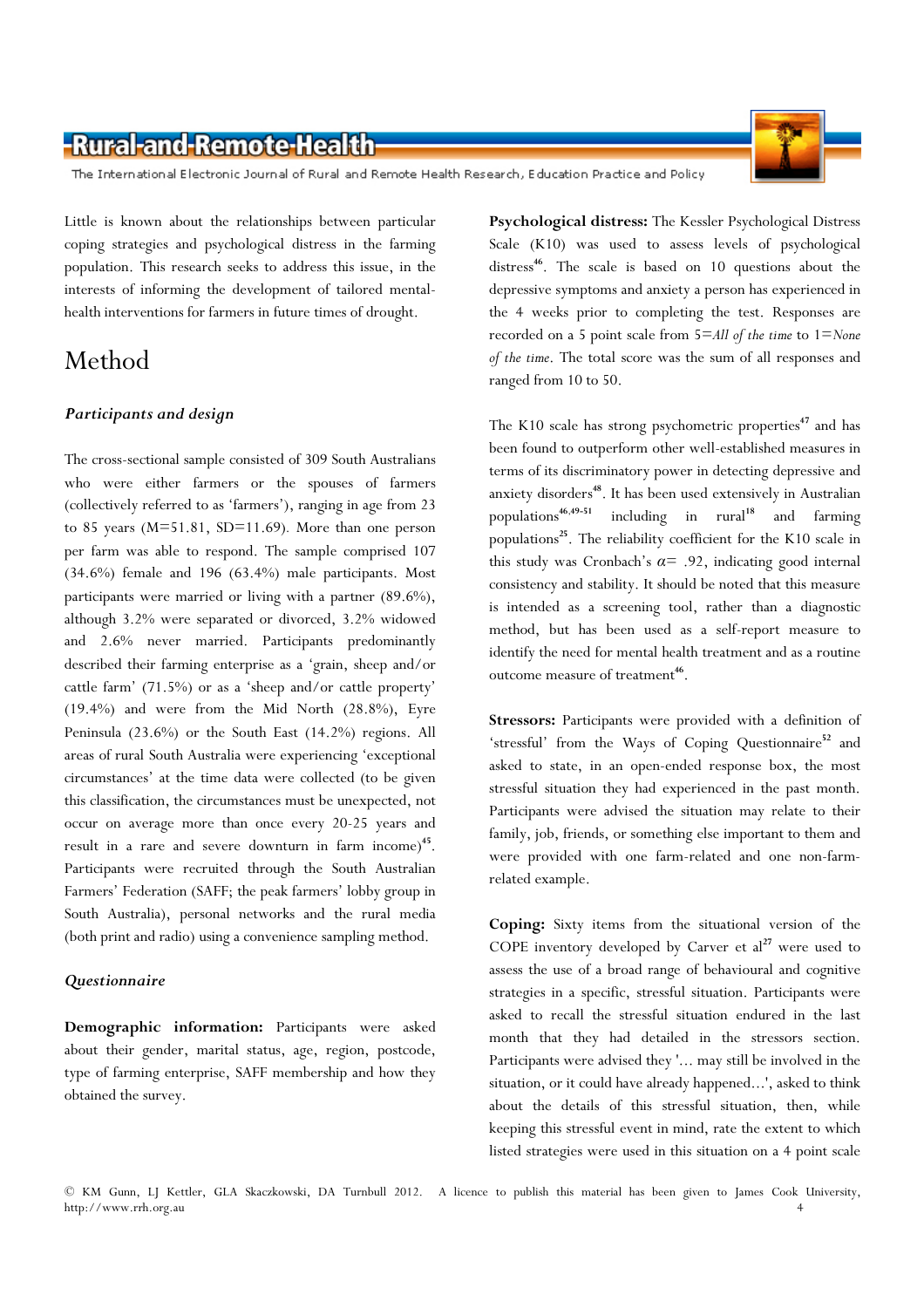The International Electronic Journal of Rural and Remote Health Research, Education Practice and Policy

from  $1=I$  didn't do this at all to  $4=I$  did this a lot<sup>27</sup>. Scores for the 15 subscales were calculated by summing the responses for the four questions relating to that subscale. Scores ranged from 4 to 16, with higher scores indicating greater use of a particular strategy.

The COPE has good discriminant validity and is not significantly affected by social-desirability bias<sup>27</sup>. It displays acceptable internal consistency, with Cronbach's  $\alpha$  scores for each subscale reported to exceed .6, with the exception of mental disengagement (Cronbach's  $\alpha = .45$ )<sup>27</sup>. Although Carver et al only published Cronbach's  $\alpha$  scores for the dispositional version of the COPE, they note internal consistency is generally higher for the situational version of the test<sup>27</sup>. Cronbach's  $\alpha$  values for each subscale in the current study exceeded .6 with two exceptions; mental disengagement (Cronbach's  $\alpha$ = .40) and active coping (Cronbach's  $\alpha = .55$ ).

### Procedure

The measures described above formed a structured, selfreport questionnaire available in both printed and online form. Following ethics approval questionnaires were sent to all members of the SAFF by post, fax or email depending on members' preferred mode of communication with SAFF. The online version of the questionnaire was also advertised in the written rural media, on radio and through personal networks. Data were collected between 28 April and 17 July 2008.

Participants were provided with an information sheet detailing the aims of the study, the anonymity of their responses and informing them of their ability to withdraw from the study at any time. It was made clear that involvement in the study may not be of any direct personal benefit, nor affect their medical advice. Additionally, participants were provided with information on how to obtain assistance if they felt they were not coping. The opportunity to receive feedback on the results of the study was also given. Consent was inferred from the return of the anonymous survey.

#### Data analysis

Due to the nature of the data collection (ie mailed pen-andpaper questionnaires) it was not possible to ensure that participants completed every question. Although they were urged to do so, small amounts of missing data were sustained.

Missing data were replaced by the mean of each variable, provided a reasonable proportion of the data were present (ie at least 7 scores for the K10 and at least 3 scores for each COPE subscale). When a case had more than the accepted number of missing values on a given variable it was excluded. Therefore the number of subjects and degrees of freedom varies between analyses.

Means, standard deviations and medians were used to describe measures and distinguish differences between groups and variables. As some data were skewed, the significance of differences between groups was determined by nonparametric  $\chi^2$  tests, Mann–Whitney U-tests or parametric (but robust) one-way analyses of variances (ANOVA). Posthoc tests were also employed. The sizes of significant effects were measured by Cohen's d. According to Cohen's<sup>53</sup> criterion, an effect sizes of .1, .3 and .5 were considered small, medium and large, respectively. A multiple regression was performed to identify which coping strategies significantly predicted psychological distress. The level at which findings were deemed statistically significant was  $p <$ .05.

Descriptions of what had caused participants stress in the past month were coded into three categories: farm-related, nonfarm-related and combination. Coding was conducted by the first author and by an independent person with an understanding of farming issues. Twenty-four data (constituting approximately 8% of responses) were coded inconsistently in the initial, independent coding. However, following a discussion between both parties agreement was soon reached. Of the 297 stressors analysed, more than twice as many were considered farm-related, than non-farm-related or combination.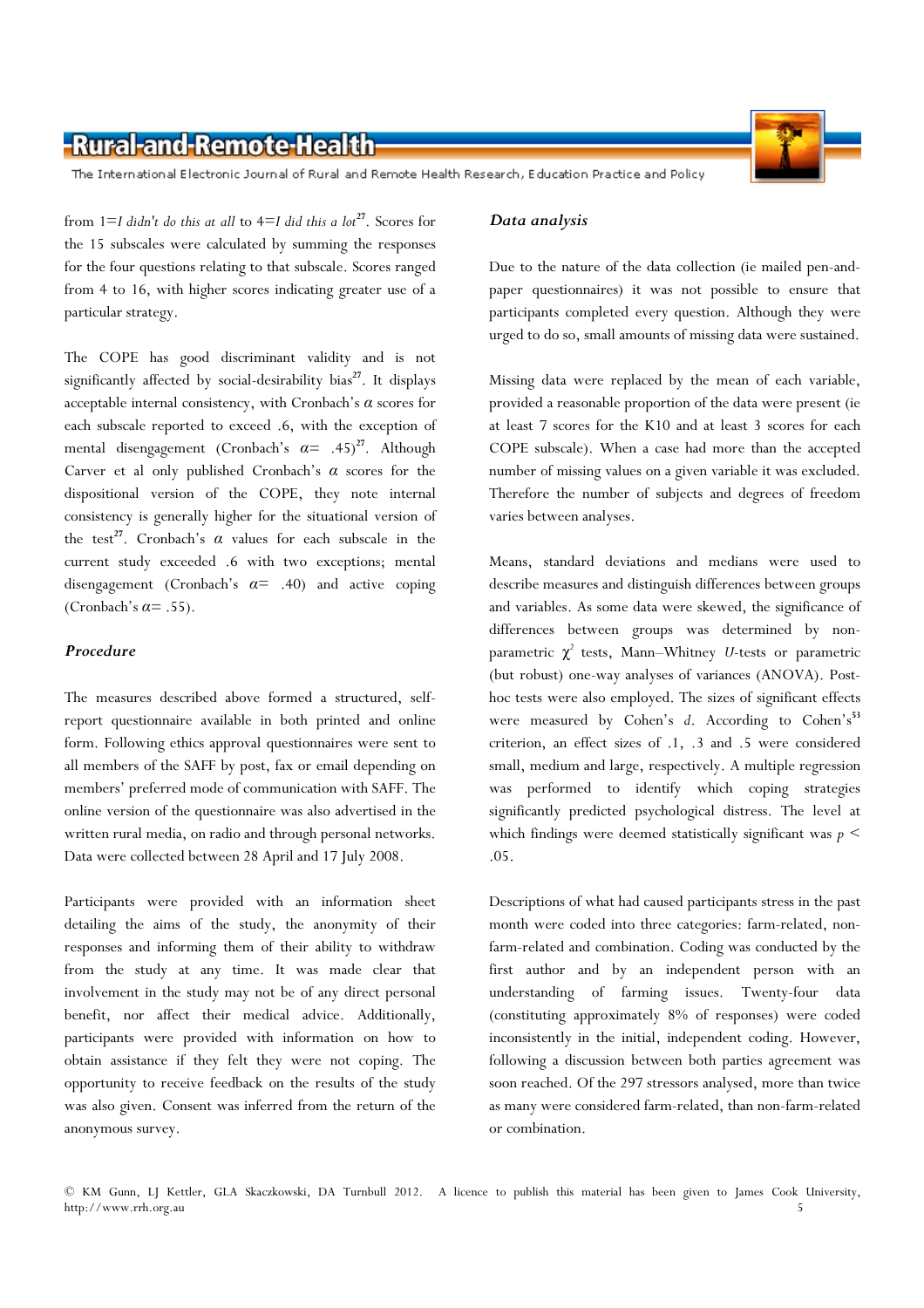The International Electronic Journal of Rural and Remote Health Research, Education Practice and Policy

Ages were broken into four categories (25-44, 45-54, 55-64 and 65-74 years). While these categories did not encompass 25 participants (8.1% of sample) from the extreme ends of the data set (these cases were excluded from analyses in which age groups were used), it allowed for direct comparisons with Kilkkinen et al's findings<sup>18</sup>, and resulted in relatively even distribution of participants across age categories.

#### Ethics approval

Ethics approval was from the University of Adelaide's Human Research Ethics Subcommittee (School of Psychology) –  $(\#08/27)$ .

## Results

### Response rate

Of those questionnaires distributed by SAFF, 14.7% sent out by mail were returned, 10.7% sent by fax were returned and 2.9% of those emailed were returned (overall SAFF response rate equalled 9.4%).

### Characteristics of sample

The sample displayed significantly higher levels of distress than the broader Australian population ( $\chi^2(3)=161.39$ ,  $p < .001$ ), as measured by the National Health Survey<sup> $47$ </sup>. The present sample was also found to be significantly more distressed than the broader rural Australian population (χ<sup>2</sup>(2)=244.38,  $p \leq .001$ ), with 34.6% suffering from high levels of distress compared with 10.2% of the wider rural population<sup>18</sup>.

### Demographic differences

Gender comparisons for psychological distress: Descriptive statistics for gender are displayed (Table 1). The result of a Mann–Whitney U (9515.00,  $z=$ -1.33,  $p=$  .18) indicated there was no statistically significant difference between the groups.

Age comparisons for psychological distress: Descriptive statistics for levels of psychological distress by age group are also displayed (Table 1). A one-way ANOVA revealed differences in reported levels of psychological distress between the age groups were unlikely to have arisen as a result of sampling error  $(F(3, 115.06) = 8.51, p \le .001)$ . A post-hoc test confirmed that observed differences between the 25-44 and 55-64 age groups  $(d= .68)$  and the 45-54 and 55-64 age groups ( $d= .65$ ) were unlikely to have arisen as a result of sampling error. There was not a statistically significant difference between the 65-74 years group and any other age group

## Frequency of coping strategy use

As medians demonstrate (Table 2), the four coping strategies used most commonly by participants were planning; acceptance; active coping; and positive reinterpretation and growth. The strategies employed least frequently were alcohol/drugs, denial, behavioural disengagement and religion.

#### Coping according to gender

Descriptive statistics for the coping strategy measures differentiated by gender, are displayed (Table 3). A Mann-Whitney U-test revealed significantly different levels of venting (6411.50 ( $z=-5.22$ ),  $p < .001$ ) ( $d=-.67$ ) and seeking emotional social support (8444.50 ( $z=$  -2.26),  $p < .05$ ) ( $d=$ .26) between genders. However, no statistically significant difference in alcohol/drug use between genders was detected.

## Coping according to age

Descriptive statistics for each of the coping measures by age group are displayed (Table 4). An ANOVA revealed the only differences between the coping strategies employed by various age groups, unlikely to have arisen through sampling error, were in turning to religion  $(F(3, 104.98)) = 11.92$ ,  $p \leq .001$ , alcohol/drug use  $(F(3, 133.84) = 6.73, p \leq .001)$ and using humour to cope  $(F(3, 128.37) = 7.93, p \le .001)$ .

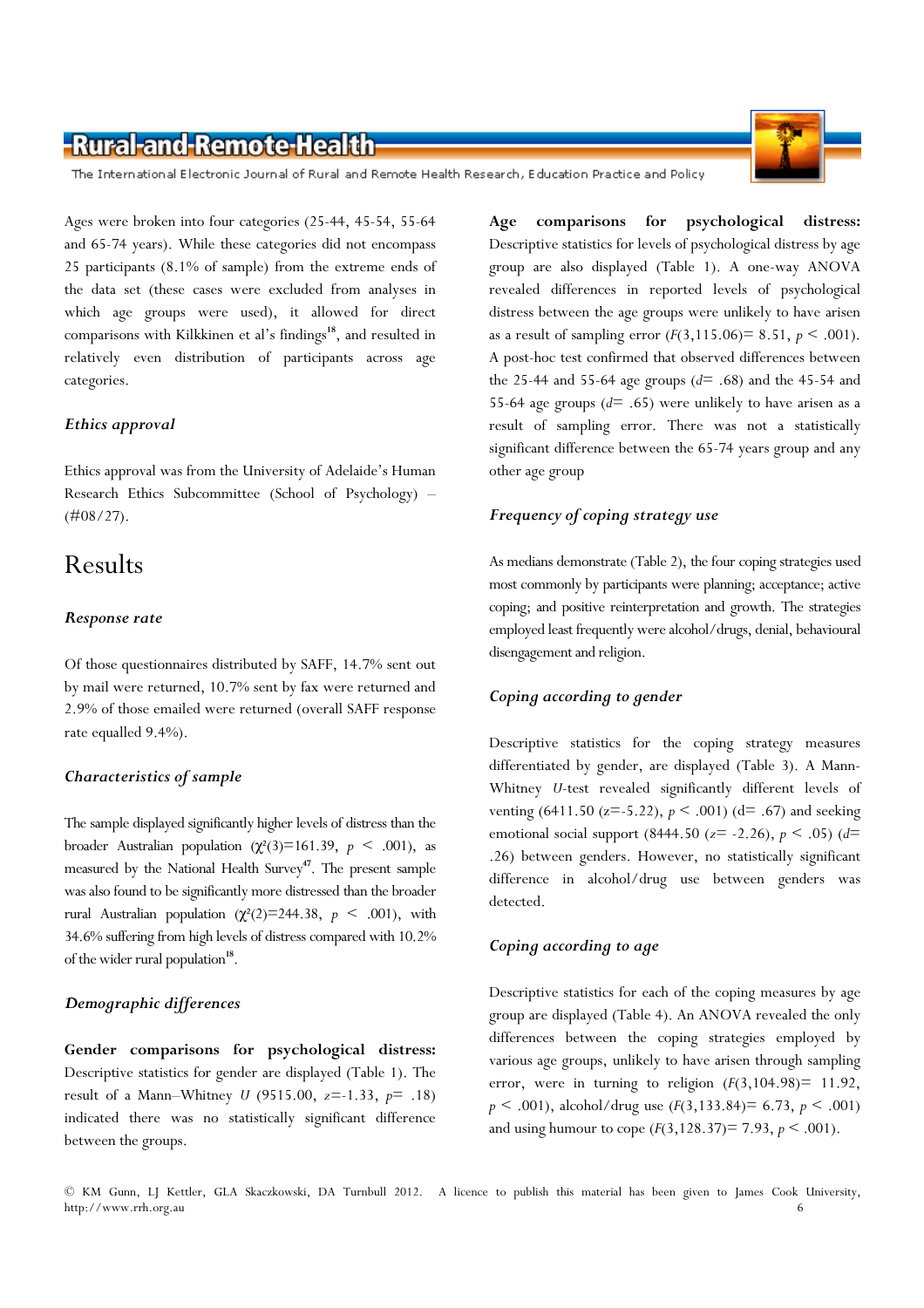

The International Electronic Journal of Rural and Remote Health Research, Education Practice and Policy

## Table 1: Summary of the psychological distress measures as medians, means and 95% Confidence Intervals by gender and age group

| Group(n)     | Mdn  | M (95% CI)          | % Sample |
|--------------|------|---------------------|----------|
| Gender       |      |                     |          |
| Male (196)   | 18   | 19.28 (18.27-20.29) | 64.69    |
| Female (107) | 19   | 20.10 (18.80-21.39) | 35.31    |
| Age (years)  |      |                     |          |
| $25-44(80)$  | 20.5 | 21.05 (19.57-22.53) | 28.17    |
| $45-54(96)$  | 20   | 21.27 (19.66-22.87) | 33.80    |
| $55-64(75)$  | 16   | 16.93 (15.68-18.18) | 26.41    |
| $65-74(33)$  | 18   | 18.94 (16.31-21.57) | 11.62    |

CI, Confidence interval; M, mean; Mdn, median.

#### Table 2: Summary of the coping measures as medians, means and 95% confidence intervals

| Coping strategy (n)                        | Mdn            | M (95% CI)           |
|--------------------------------------------|----------------|----------------------|
| Active coping (300)                        | 11             | $10.65(10.25-11.05)$ |
| Planning (302)                             | 12             | 11.62 (11.26-11.97)  |
| Seeking instrumental social support (303)  | 8              | $8.26(7.91-8.61)$    |
| Seeking emotional social support (301)     | 8              | $8.39(8.04-8.74)$    |
| Suppression of competing activities (300)  | 9              | 8.79 (8.49-9.10)     |
| Turning to religion (303)                  | 5              | $7.12(6.67 - 7.58)$  |
| Positive reinterpretation and growth (301) | 10             | $9.62(9.30-9.95)$    |
| Restraint (300)                            | 9              | $9.40(9.05-9.75)$    |
| Acceptance (302)                           | 12             | 11.33 (11.02-11.65)  |
| Venting of emotions (303)                  | 8              | $8.10(7.75-8.45)$    |
| Denial (301)                               | 5              | $5.38(5.16-5.59)$    |
| Mental disengagement (304)                 | 7              | $7.52(7.28-7.77)$    |
| Behavioural disengagement (301)            | 5              | $6.19(5.90-6.49)$    |
| Alcohol/drug use (303)                     | $\overline{4}$ | $5.19(4.93-5.46)$    |
| Humour (302)                               | 6              | $6.26(5.96-6.55)$    |

CI, Confidence interval; M, mean; Mdn, median.

Post-hoc analyses confirmed differences in the use of religion between the 25-44 and 55-64 age groups ( $d=$  .87), the 25-44 and 65-74 age groups ( $d=$  .86) and the 45-54 and 55-64 age groups  $(d= .39)$  with the participants in the 55-64 age group being most likely to use religion. Alcohol/drug use varied between the 25-44 and 45-54 age groups  $(d= .46)$ , between the 25-44 and 55-64 age groups  $(d= .61)$ , and between the 25-44 and 65-74 age groups  $(d= .82)$  with the youngest group (25-44) being most likely to report using drugs and/or alcohol. Further, the use of humour varied between the 25- 44 and 55-64 age groups ( $d=$  .43), the 25-44 and 65-74 age groups ( $d= .70$ ), the 45-54 and 55-64 age groups ( $d= .49$ ) as well as the 45-54 and 65-74 year old age groups  $(d= .75)$ . Participants in the two younger groups were more likely to use this strategy than those in the two older groups.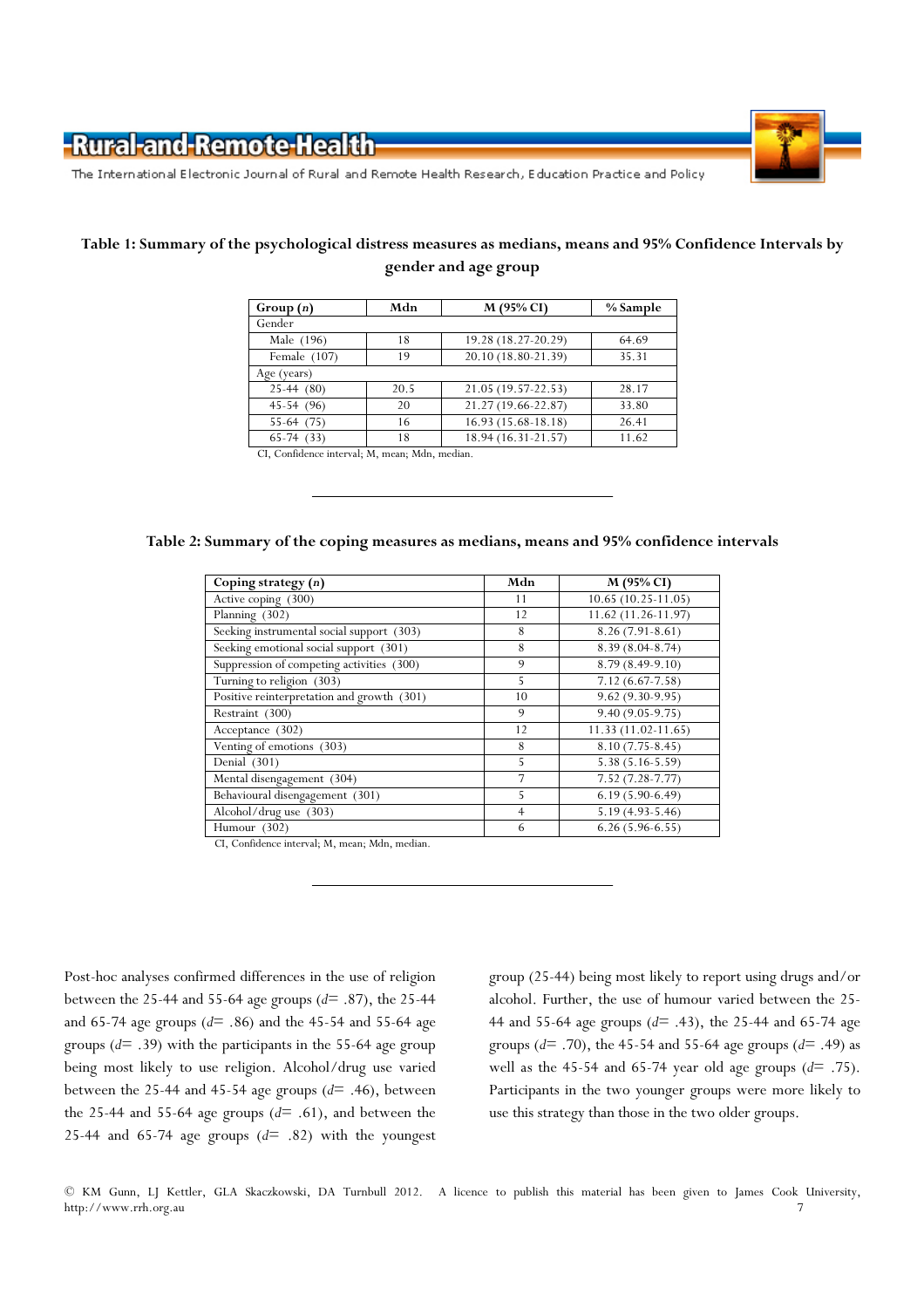

The International Electronic Journal of Rural and Remote Health Research, Education Practice and Policy

## Table 3: Summary of the coping measures as medians , means, 95% confidence intervals and effect sizes (d) by gender

| Coping strategy                      | Mdn            |                | M (95% CI)           | d                    |          |
|--------------------------------------|----------------|----------------|----------------------|----------------------|----------|
|                                      | Male           | Female         | Male                 | Female               |          |
|                                      |                |                | $(n=189)$            | $(n=101)$            |          |
| Active coping                        | 11             | 11             | $10.69(10.14-11.23)$ | $10.60(10.03-11.18)$ | .024     |
| Planning                             | 12             | 12             | $11.67(11.22-12.12)$ | 11.59 (10.98-12.21)  | .025     |
| Seeking instrumental social support  | 8              | 8              | $8.28(7.84-8.73)$    | $8.24(7.64-8.84)$    | .013     |
| Seeking emotional social support     | 8              | 8              | $8.08(7.64-8.52)$    | $8.87(8.29-9.44)$    | $.264*$  |
| Suppression competing activities     | 9              | 8              | 8.72 (8.35-9.10)     | 8.91 (8.36-9.46)     | .068     |
| Turning to religion                  | 5              | 5              | $7.056.46 - 7.63$    | $6.73(6.02 - 7.44)$  | .084     |
| Positive reinterpretation and growth | 10             | 9              | $9.71(9.30-10.12)$   | $9.49(8.93-10.04)$   | .079     |
| Restraint                            | 10             | 9              | $9.52(9.10-9.94)$    | $9.24(8.62-9.86)$    | .092     |
| Acceptance                           | 11             | 12             | 11.19 (10.80-11.58)  | $11.69(11.12-12.26)$ | .178     |
| Venting of emotions                  | 7              | 9              | 7.38 (6.98-7.78)     | $9.36(8.75-9.98)$    | $.671**$ |
| Denial                               | 5              | $\overline{4}$ | 5.48 (5.19-5.77)     | $5.26(4.94-5.59)$    | .115     |
| Mental-disengagement                 | 7              | 7              | $7.61(7.28-7.94)$    | $7.45(7.06-7.84)$    | .073     |
| Behavioural-disengagement            | 5              | 6              | $6.04(5.70-6.39)$    | $6.60(6.03-7.18)$    | .210     |
| Alcohol/drug use                     | $\overline{4}$ | $\overline{4}$ | 5.33 (4.97-5.69)     | $5.08(4.67-5.49)$    | .107     |
| Humour                               | 6              | 6              | $6.37(5.98-6.76)$    | $6.20(5.72-6.68)$    | .066     |

CI, Confidence interval; M, mean; Mdn, median.

 $*P<0.05;$   $*P<0.01$ 

## Table 4: Summary of the coping measures as medians, means and 95% confidence intervals by age group

| Coping strategy                            | Age group (years) |                     |                |                     |                |                       |                |                       |
|--------------------------------------------|-------------------|---------------------|----------------|---------------------|----------------|-----------------------|----------------|-----------------------|
|                                            | $25 - 44$         |                     | $45 - 54$      |                     | $55 - 64$      |                       | $65 - 74$      |                       |
|                                            | Mdn               | M (95% CI)          | Mdn            | M (95% CI)          | Mdn            | M (95% CI)            | Mdn            | M (95% CI)            |
| Active coping                              | 10.5              | 10.44 (9.78-11.09)  | 11             | $10.83(9.95-11.71)$ | 11             | $10.74(9.86 - 11.41)$ | 12             | $10.61(9.42 - 11.81)$ |
| Planning                                   | 11                | 11.41 (10.73-12.10) | 12             | 11.43 (10.79-12.06) | 13             | 11.72 (10.99-12.46)   | 14             | 12.39 (11.20-13.59)   |
| Seeking instrumental<br>social support     | 8                 | $8.06(7.41-8.71)$   | 8              | $8.10(7.44-8.75)$   | 8              | 8.61 (7.86-9.35)      | 8              | $8.41(7.28-9.55)$     |
| Seeking emotional<br>social support        | 8                 | $8.35(7.71-8.99)$   | 8              | $8.32(7.68-8.96)$   | 8              | $8.87(8.13-9.62)$     | 7              | $8.24(6.91-9.57)$     |
| Suppression competing<br>activities        | 8.5               | 8.80 (8.23-9.37)    | 8              | $8.56(8.04-9.07)$   | 9              | $8.85(8.15-9.54)$     | 9              | $9.19(8.09-10.28)$    |
| Turning to religion                        | $\overline{4}$    | $5.35(4.84-5.86)$   | 5              | $6.78(6.04-7.52)$   | $\overline{7}$ | $8.40(7.31-9.49)$     | 5              | 8.28 (6.66-9.90)      |
| Positive<br>reinterpretation and<br>growth | 10                | $9.78(9.19-10.36)$  | 10             | $9.74(9.16-10.32)$  | 9              | $9.49(8.73-10.24)$    | 9              | $9.15(8.14-10.16)$    |
| Restraint                                  | 8.5               | $8.94(8.23-9.64)$   | 10             | $9.46(8.88-10.05)$  | 10             | $9.51(8.75-10.26)$    | 9              | $9.66(8.43-10.88)$    |
| Acceptance                                 | 12                | 11.39 (10.77-12.01) | 11             | 11.30 (10.77-11.83) | 13             | $11.85(11.18-12.51)$  | 11             | 10.38 (9.28-11.49)    |
| Venting of emotions                        | 8                 | 8.46 (7.79-9.13)    | 8              | $8.24(7.61-8.88)$   | 7              | $7.84(7.18-8.51)$     | 7              | $7.67(6.33-9.00)$     |
| Denial                                     | $\overline{4}$    | $5.05(4.72-5.38)$   | 5              | $5.50(5.13-5.88)$   | $\overline{4}$ | $5.19(4.79-5.59)$     | 5              | 5.82 (4.97-6.67)      |
| Mental disengagement                       | 8                 | $7.79(7.30-8.27)$   | 7.5            | $7.70(7.26-8.14)$   | 7              | $7.34(6.84-7.85)$     | 7              | $7(6.07-7.93)$        |
| Behavioural<br>disengagement               | 5                 | $6.08(5.53-6.64)$   | 5.5            | $6.40(5.85-6.96)$   | 5              | $6.27(5.62-6.92)$     | $\overline{4}$ | $5.59(4.78-6.39)$     |
| Alcohol/drug use                           | 5                 | $6.21(5.58-6.85)$   | $\overline{4}$ | $5.03(4.57-5.49)$   | $\overline{4}$ | $4.74(4.27-5.20)$     | $\overline{4}$ | 4.52 (4.06-4.97)      |
| Humour                                     | 6                 | $6.63(6.03-7.22)$   | 7              | $6.78(6.21-7.34)$   | 5              | $5.59(5.10-6.09)$     | $\overline{4}$ | $5.12(4.54-5.70)$     |

CI, Confidence interval; M, mean; Mdn, median.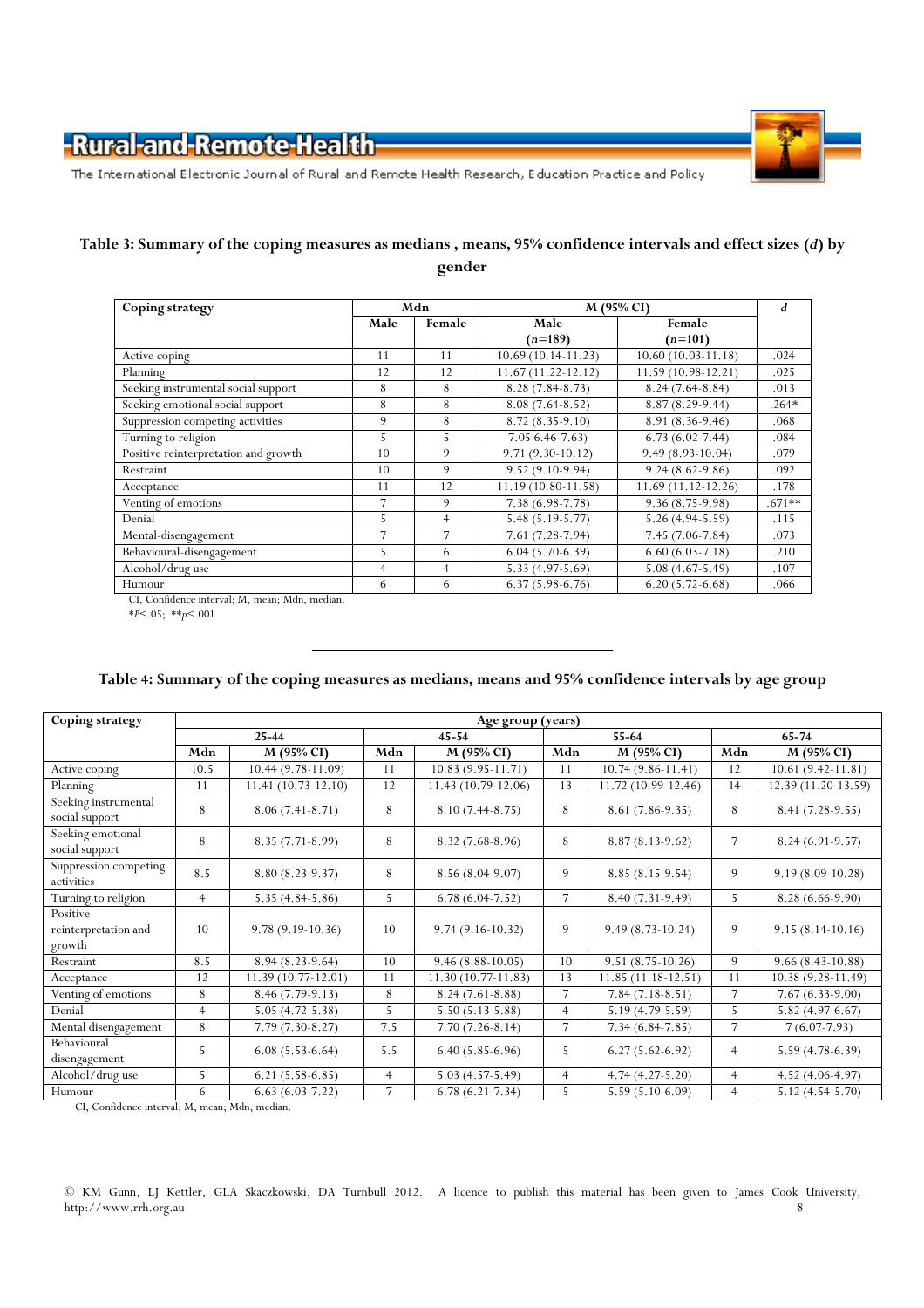The International Electronic Journal of Rural and Remote Health Research, Education Practice and Policy

## Coping according to type of stressor

Descriptive statistics for coping measures according to stressor type are displayed (Table 5). An ANOVA indicated the only difference unlikely to have arisen through sampling error was with planning  $(F(2, 142.34)=9.39, p \le .001)$ . Posthoc analyses confirmed statistically significant differences exist between the use of planning in the farm and non-farm conditions  $(d= .48)$  and between the farm and combination conditions ( $d=$  .56). Planning was used most to address farmrelated stressors.

## Coping strategies as predictors of psychological distress

A simultaneous multiple regression revealed that behaviouraldisengagement ( $\beta$ = .28,  $p$  < .05), ( $\beta$ = .20,  $p$  < .05), venting ( $\beta$ = .18,  $p \leq .05$ ), alcohol/drug use ( $\beta$ = .18,  $p \leq .05$ ), and mental disengagement ( $\beta$ = .12,  $p$  < .05) were all significant, positive predictors of psychological distress (ie as they increased, so did distress), accounting collectively for 34.6% of its variance (Table 6). Seeking emotional social support was close to being a significant (negative) predictor ( $\beta$ = -.12,  $p$  = .06).

## Discussion

The first aim in this research was to determine the age and gender of those most likely to be experiencing high levels of psychological distress in the farming population during drought. The hypothesis that farm women in this sample would be experiencing significantly higher levels of psychological distress than farm men was not supported. This finding is contrary to more general research on the Australian population<sup>49</sup>, the South Australian population<sup>51</sup> and previous research on farmers<sup>16</sup>, but is consistent with the recent findings of Kilkkinen et al in a substantial rural Australian sample<sup>18</sup>.

This finding is likely to be relevant to policy makers and mental-health intervention planners; for example, it appears

that during a period of drought men and women should be targeted equally with mental-health promotion and prevention initiatives. However, as previous research has consistently found that rates of suicide are significantly higher among farm men<sup>54-56</sup>, the importance of specialised suicide prevention initiatives for farm men should not be overlooked on the basis of these findings.

The hypothesis that younger farmers (25-44 and 45-54 age groups) would report significantly higher levels of psychological distress than those in the older age groups (55-64 and 65-74 years) was partly supported. There is evidence that those both in the 25- 44 and 45-54 age groups were suffering from significantly higher levels of distress than those in the 55-64 age group. A significant difference was not detected, however, between the two younger age groups and the 65-74 age group.

This unexpectedly high level of distress in the 65-74 age group is of particular interest as it directly contradicts Kilkinnen et al's research, which found that among their sample of rural Australians, males in the 65-74 age group had significantly lower levels of psychological distress than all other age groups (significance was not reached for women)<sup>18</sup>. The limited research that has explored older farmers' stress in the context of drought has found that in addition to experiencing the same pressures as younger farmers, older farmers also report an overwhelming sense of loss and failure<sup>19</sup>, which suggests the present study's novel finding is likely to be the result of the unique conditions in which it was conducted (ie a time of drought). While retirement is something that farmers in 'normal' circumstances generally look forward to<sup>4</sup>, older farmers in this context may feel trapped by their current financial situation, and may feel they had failed their ancestors, partners and descendents<sup>19-21</sup> and/or worry they are passing on a burden to their children due to uncertain environmental conditions<sup>57</sup>. This unique finding is worthy of further investigation. Nonetheless, these results largely confirm previous studies' findings of elevated levels of psychological distress in younger farmers and may direct policy-makers and intervention planners to the age groups most in need of assistance.

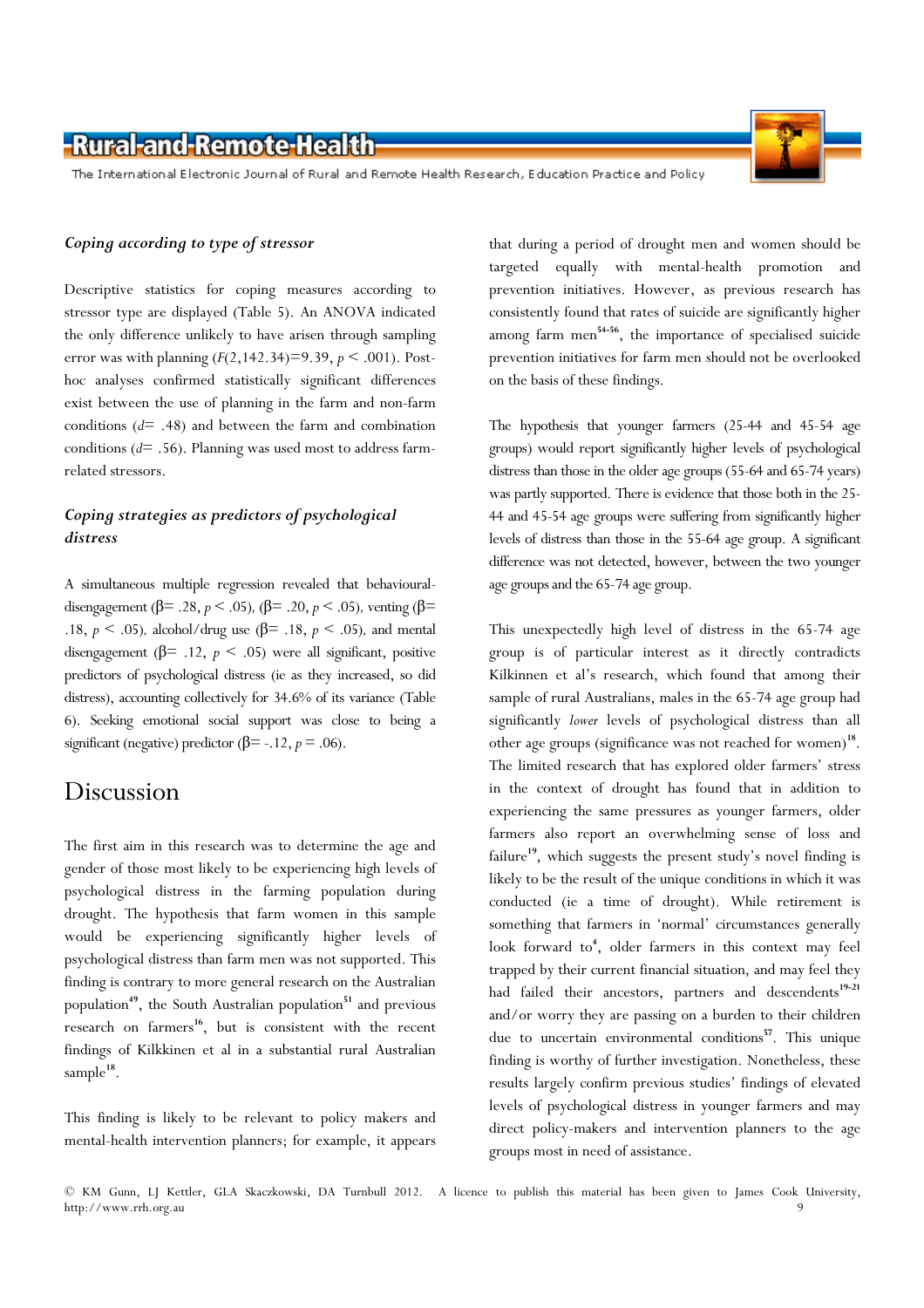

The International Electronic Journal of Rural and Remote Health Research, Education Practice and Policy

| Coping strategy                                                  | <b>Stressor</b> type                                             |                         |                |                      |                       |                      |  |
|------------------------------------------------------------------|------------------------------------------------------------------|-------------------------|----------------|----------------------|-----------------------|----------------------|--|
|                                                                  | Mdn                                                              |                         |                | M (95% CI)           |                       |                      |  |
|                                                                  | Farm                                                             | Non-farm<br>Combination |                | Farm                 | Non-farm              | Combination          |  |
|                                                                  |                                                                  |                         |                | $(n=150)$            | $(n=65)$              | $(n=71)$             |  |
| Active coping                                                    | 11                                                               | 10                      | 10             | $11.04(10.55-11.53)$ | $10.42(9.25 - 11.61)$ | 10.21 (9.52-10.90)   |  |
| Planning                                                         | 13                                                               | 11                      | 11             | 12.41 (11.95-12.88)  | $10.97(10.20-11.73)$  | $10.73(10.01-11.46)$ |  |
| Seeking instrumental social<br>support                           | 8                                                                | 8                       | 7              | 8.42 (7.96-8.88)     | $8.39(7.54-9.25)$     | $7.92(7.92 - 7.15)$  |  |
| Seeking emotional social<br>support                              | 8                                                                | 8                       | 8              | 8.21 (7.76-8.66)     | $9.08(8.26-9.90)$     | $8.21(7.42-9.00)$    |  |
| Suppression competing<br>activities                              | 9                                                                | 8                       | 9              | 8.90 (8.47-9.32)     | 8.53 (7.89-9.17)      | $8.82(8.15-9.48)$    |  |
| Turning to religion                                              | 5                                                                | 5                       | 5              | $6.95(6.33-7.56)$    | $6.57(5.70-7.45)$     | $7.17(6.18-8.15)$    |  |
| Positive reinterpretation                                        | 10                                                               | 10                      | 9              | $9.86(9.43-10.30)$   | $9.57(8.79-10.35)$    | $9.08(8.45-9.72)$    |  |
| and growth                                                       |                                                                  |                         |                |                      |                       |                      |  |
| Restraint                                                        | 10                                                               | 10                      | 9              | $9.58(9.10-10.05)$   | $9.37(8.61-10.12)$    | $8.99(8.22-9.75)$    |  |
| Acceptance                                                       | 12                                                               | 12                      | 11             | 11.55 (11.11-11.99)  | $11.61(10.94-12.26)$  | $10.92(10.23-11.60)$ |  |
| Venting of emotions                                              | 7                                                                | 8                       | 8              | $7.76(7.29-8.23)$    | $8.55(7.73-9.38)$     | $8.42(7.68-9.15)$    |  |
| Denial                                                           | 5                                                                | $\overline{4}$          | 5              | $5.33(5.03-5.63)$    | $5.29(4.82 - 5.75)$   | $5.52(5.11-5.93)$    |  |
| Mental disengagement                                             | $\overline{7}$                                                   | 7                       | 8              | $7.49(7.14 - 7.84)$  | 7.33 (6.79-7.88)      | $7.93(7.41-8.45)$    |  |
| Behavioural disengagement                                        | 5                                                                | 5                       | 6              | $6.02(5.63-6.41)$    | $6.12(5.48-6.76)$     | $6.82(6.12-7.51)$    |  |
| Alcohol/drug use                                                 | $\overline{4}$                                                   | $\overline{4}$          | $\overline{4}$ | $4.94(4.63-5.26)$    | $5.35(4.75-5.96)$     | $5.79(5.06-6.52)$    |  |
| Humour<br>$C\mathbf{I}$ $C$ $C\mathbf{I}$ $\cdots$ $C\mathbf{I}$ | 6<br>$\overline{M}$ $\overline{1}$ $\overline{1}$ $\overline{1}$ | 6                       | 5              | $6.35(5.93-6.78)$    | $6.25(5.66-6.83)$     | $5.99(5.38-6.59)$    |  |

## Table 5: Summary of the coping measures as medians, means and 95% confidence intervals by type of stressor

CI, Confidence interval; M, mean; Mdn, median.

## Table 6: Summary of the simultaneous regression analysis for coping measures predicting psychological distress  $(n=294)$

| Predictors                           | B       | <b>SEB</b> |        |
|--------------------------------------|---------|------------|--------|
| Active                               | $-0.22$ | .13        | $-.11$ |
| Planning                             | $-0.01$ | .18        | $-.01$ |
| Seeking instrumental social support  | 0.18    | .15        | .08    |
| Seeking emotional social support     | $-0.28$ | .15        | $-.12$ |
| Suppression of competing activities  | 0.52    | .16        | $.20*$ |
| Turning to religion                  | $-0.01$ | .90        | $-.00$ |
| Positive reinterpretation and growth | $-0.23$ | .15        | $-.09$ |
| Restraint coping                     | 0.08    | .13        | .03    |
| Acceptance                           | $-0.18$ | .14        | $-.07$ |
| Focus on and venting of emotions     | 0.41    | .13        | $.18*$ |
| Denial                               | 0.22    | .21        | .06    |
| Mental disengagement                 | 0.38    | .18        | $.12*$ |
| Behavioural disengagement            | 0.77    | .17        | $.28*$ |
| Alcohol/drug use                     | 0.53    | .15        | $.18*$ |
| Humour                               | $-0.23$ | .14        | $-.09$ |

B, unstandardised regression coefficient; SE B, standard error for the unstandardised regression coefficient (B).

 $*P < .05$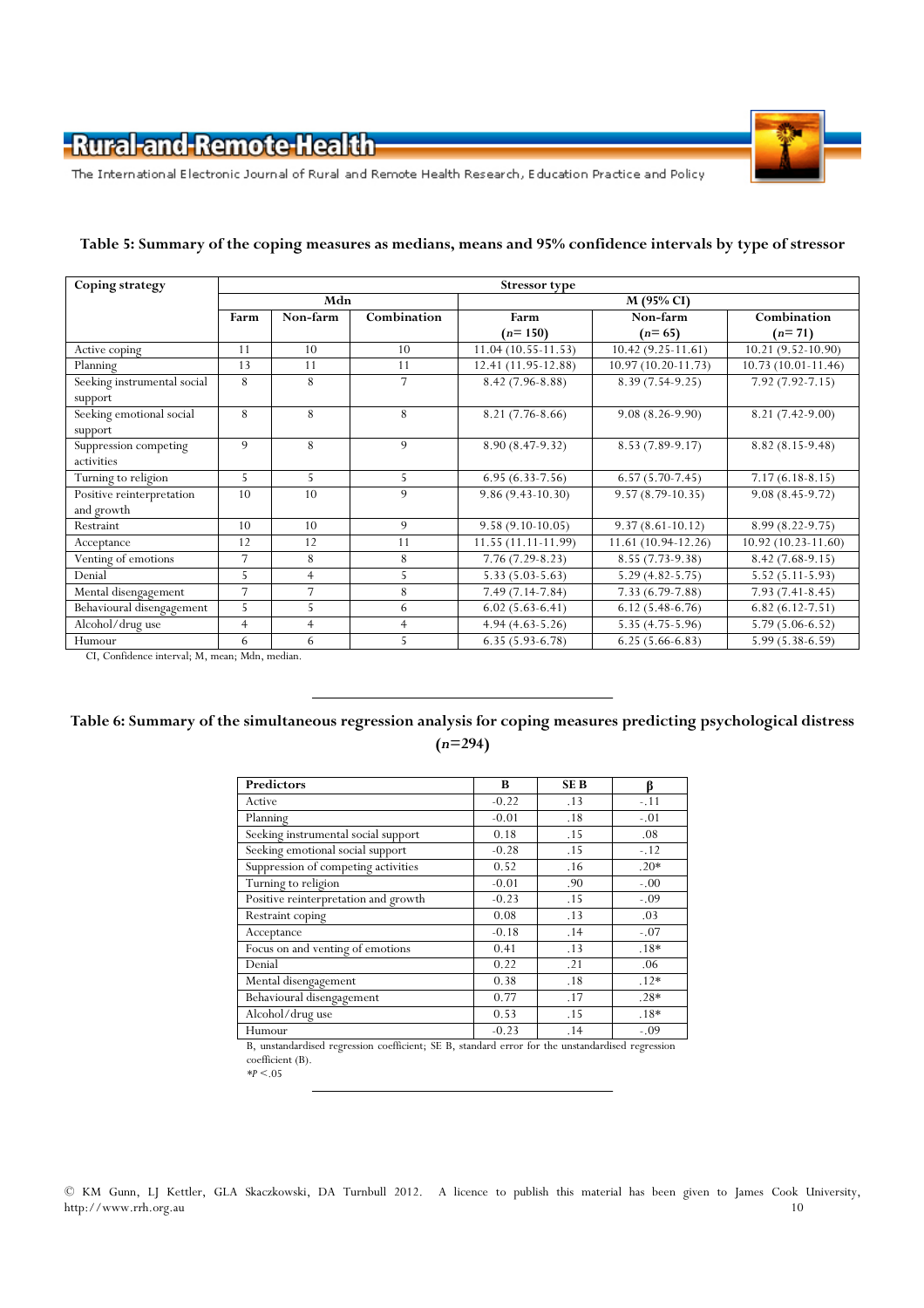

The International Electronic Journal of Rural and Remote Health Research, Education Practice and Policy

The second aim of the research was to identify the coping strategies used most and least frequently in the farming population in a time of drought. Farmers reported using planning, acceptance, active coping and positive reinterpretation and growth most and alcohol/drug use, denial, behavioural-disengagement and religion least. These findings are generally consistent with those found by Carver et al in an undergraduate sample<sup>27</sup>, the only difference being that positive reinterpretation and growth was used more than active coping in the undergraduate sample and less than active coping in the present sample. These results are also generally consistent with the work of Staniford et al who found that when participants were asked to describe the coping strategies they used to deal with stress, two of the themes identified were reframing the problem (ie positive attitude, acceptance, humour) and finding a practical solution<sup>58</sup>. Intervention planners may use these findings as a guide to the strategies that are commonly accepted by farmers and therefore (if adaptive) may be most easily encouraged.

The third aim in this study was to examine whether farmers' age groups, genders and the type of stressor they encounter, influence their choice of coping strategies. As hypothesised, farm women were found to seek emotional social support and engage in venting as a coping strategy more than farm men, which is consistent with previous coping research<sup>27</sup> and the explanations given by some researchers<sup>33</sup> to explain higher rates of suicide among men. However, the hypothesis that men would use more alcohol/drugs in an effort to cope was not supported. This finding is surprising, particularly because higher rates of alcohol use among men $32$  are thought to be major contributors to men's higher rate of suicide<sup>33</sup>. However, closer examination of the quantity of alcohol/drugs utilised to cope by each gender, such as that undertaken by Brumby et  $al^{59}$ , would be useful. Further, differences in the predominant stressors faced by each gender may also help explain some gender differences in coping. Nonetheless, these findings suggest that contrary to stereotypes and research on broader populations (but not the work of Brumby et  $al^{59}$ , it is not only farm men who are at

risk of engaging in alcohol/drug use as a coping strategy during a drought, but also farm women.

The hypothesis that there would not be any significant differences in the extent to which certain coping strategies were employed between age groups, was not supported. There were, in fact, age differences in the use of turning to religion, alcohol/drug use and the use of humour to cope. Farmers in the 55-64 age group were found to use religion significantly more than younger farmers. Those in the 65-74 age group used religion significantly more than those in the 25-44 age group (but not significantly more than those in other age groups). Furthermore, participants in the 25-44 age group used alcohol/drugs significantly more than the farmers in every other age group. Younger farmers (in both the 24-44 and the 45-54 age groups) were significantly more likely to engage in humour to cope than older farmers (in the 55-64 and 65-74 age groups).

Not only do these findings address a gap in the literature identified by Weigel et al<sup>4</sup> on how (or if) farmers' coping alters with age, but they may also give some indication of the age groups that would benefit most from specific interventions. For example, strategies to discourage the use of alcohol/drugs to cope are likely to be most relevant to farmers below 44 years of age.

The analysis then turned to examine whether there may be some association between particular coping strategies and particular types of stressors. As planning (a problem-focused coping style) was used significantly more when dealing with farm-related problems than non-farm-related stressors, the general hypothesis that farm-related stressors would elicit more problem-focused strategies than other stressors was partly supported. The other problem-focused strategies (active coping and suppression of competing activities) were not used significantly more in farm-related contexts. Significantly higher levels of planning were also used in dealing with farm stressors than with combination stressors.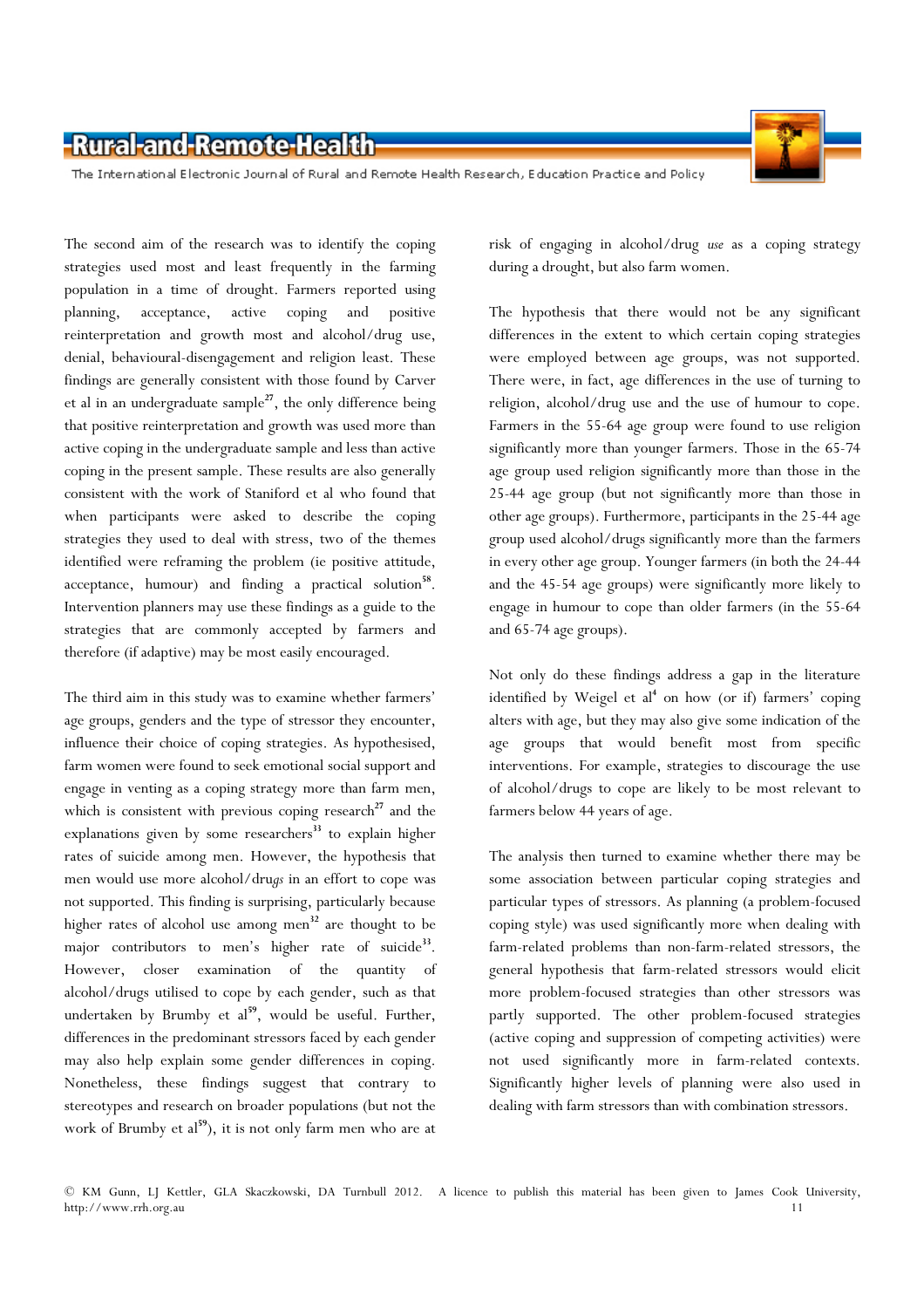

The International Electronic Journal of Rural and Remote Health Research, Education Practice and Policy

The hypothesis that non-farm-related stressors would elicit more emotion-focused coping strategies than farm-related stressors was not supported. This is contrary to Folkman and Lazarus' findings regarding work versus other contexts<sup>28</sup>. However, Folkman and Lazarus suggest that in work contexts, people usually expect that something can be done about the problem<sup>28</sup>, which promotes the use of problemfocused coping, and in other contexts (eg health), people more often see a situation as threatening or harmful, think there are few possibilities for beneficial change, so are likely to use emotion-focused coping. A unique characteristic of this sector is that the farm is generally both a farmer's workplace and home, with many viewing farming not only as an occupation but also as a way of life<sup>13,17,38,57</sup>. This discrepancy in findings is therefore likely to be a reflection of the intertwined nature of work, home and family roles, the unpredictable nature of farming and possibly a demonstration that farmers perceive both work and other stressors as threatening or harmful (particularly during a drought) with few possibilities for beneficial change, so employ emotionfocused coping equally in both contexts.

Together, these findings demonstrate the importance of testing models of coping on specific populations and to some degree, accounting for the type of stressor being encountered when anticipating or recommending a particular way of coping. That is, it is likely to be easier to encourage farmers to engage in planning when dealing with farm-related stressors than other or combination stressors, but other methods of coping may be encouraged with the same degree of ease across all stressor types. This could have implications for issues such as succession planning which is considered a combination stressor.

The fourth aim in this study was to examine the relationship between particular coping strategies and psychological distress in the drought-affected farming context. Together, in descending order of strength, behavioural disengagement, suppression of competing activities, venting, alcohol/drug use and mental disengagement significantly predicted psychological distress in this sample and accounted for 34.6% of its variance. These strategies were all found to have a

positive relationship with psychological distress (ie as they increased, so did levels of distress) in this population. Emotional social support was close to being a significant negative predictor. These findings suggest that coping (particularly maladaptive coping) has a meaningful relationship with psychological distress in this population.

This section of the analysis was exploratory in nature due to the lack of previous research on farmers' coping and the expectation that farmers' coping would be different. However, the finding in this sample that suppression of competing activities was a significant positive predictor of psychological distress, in contrast to Carver et al's conclusion that it is an adaptive strategy among undergraduate students<sup>27</sup>, is further evidence of the importance of testing models of coping on specific population groups and the dangers in blindly implementing generic coping-enhancement programs. Conversely, the finding of a strong association between avoidant-coping styles (including behaviouraldisengagement and alcohol/drug use) and negative wellbeing is consistent with previous research<sup>26,29,39,40</sup>.

These findings also have important implications for the design of targeted coping-enhancement strategies. While causality cannot be determined from this analysis, given the lack of previous research on this population (particularly during periods of drought) and the evidence that farmers' coping is unique, these findings are helpful in illustrating the types of strategies that should be discouraged in interventions aimed at farmers.

An interesting avenue of further investigation would be to look for differences in the relationships between coping strategies and psychological distress across stressor types (farm, other and combination) in the farming population.

The present study's finding that seeking emotional social support was the negative predictor of distress closest to reaching significance lends support to the value of initiatives designed to bolster social support. Building social support at a community level is consistent with Kenkel's model<sup>3</sup> for rural mental-health initiatives and maintaining social contact has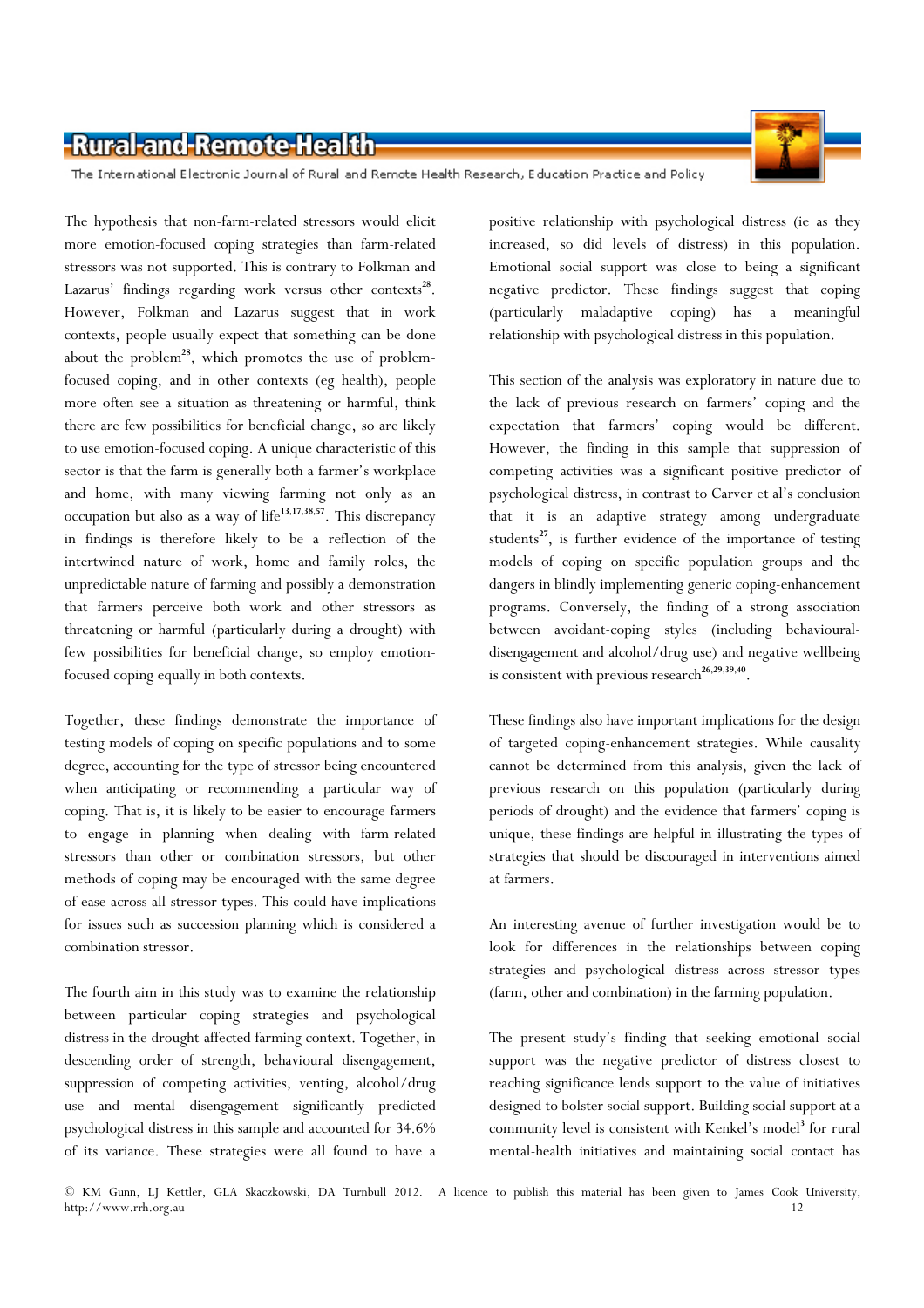

The International Electronic Journal of Rural and Remote Health Research, Education Practice and Policy

been identified as a key factor in fostering resilience and subjective wellbeing among rural communities<sup>60,61</sup>. The development of social support systems may be of particular benefit to farm men who (as previously discussed), were found to engage in lower levels of emotional social support seeking than farm women. The importance of providing farmers with practical assistance to deal with drought (eg by teaching financial management skills<sup>62</sup> and ensuring they have access to essential services such as healthcare facilities<sup>59</sup> and rural financial counsellors) also should not be overlooked.

## Limitations

Some limitations of the present study should be noted. First, the low response rate may limit the external validity of these findings. Due to cultural factors, the use of self-report measures (particularly the screening measure for psychological distress and self-report of alcohol/drug use) may have resulted in underreporting, although participants' anonymity is likely to have minimised this social desirability effect. Further, the cross-sectional design does not enable accurate assertions to be made about causality which would be useful, as would further investigation into the causal pathways of farmers' particular ways of coping, levels of psychological distress and the role of other personal and contextual variables, in terms of main or buffering effects.

# Conclusions

As this study demonstrates, it is often erroneous to assume the universality of coping models which have largely been developed using urban samples. This study has made an important contribution in laying foundations for tailored and relevant coping-enhancement interventions to help farmers more effectively manage future times of drought.

# Acknowledgements

The authors gratefully acknowledge the contributions of participants and the recruitment assistance provided by the South Australian Farmers' Federation.

# References

1. Somerfield MR, McCrae RR. Stress and coping research: methodological challenges, theoretical advances, and clinical applications. American Psychologist 2000; 55(6): 620-625.

2. Lazarus RS. Coping theory and research: past, present, and future. Psychosomatic Medicine 1993; 55(3): 234-247.

3. Kenkel MB. Stress-coping-support in rural communities: a model for primary prevention. American Journal of Community Psychology 1986; 14(5): 457-478.

4. Weigel RR, Weigel DJ, Blundall J. Stress, coping, and satisfaction: generational differences in farm families. Family Relations 1987; 36(1): 45-48.

5. Judd F, Cooper AM, Fraser C, Davis J. Rural suicide - people or place effects? Australian and New Zealand Journal of Psychiatry 2006; 40(3): 208-216.

6. Lazarus RS, Folkman S. Stress, appraisal and coping. New York: Springer, 1984.

7. Heffernan B, Keogh E, McKew S (Eds). National Farmers' Federation Annual Review 2007-08. Canberra, ACT: National Farmers' Federation, 2008.

8. Alston M, Kent J. Social impacts of drought: a report to NSW Agriculture. Wagga Wagga, NSW: Centre for Rural Social Research, Charles Sturt University, 2004.

9. Sartore GM, Kelly B, Stain HJ. Drought and its effect on mental health - how GPs can help. Australian Family Physician 2007; 36(12): 990-993.

10. Edwards B, Gray M, Hunter B. A sunburnt country: the economic and financial impact of drought on rural and regional families in Australia in an era of climate change. Australian Journal of Labour Economics 2009; 12: 109-131.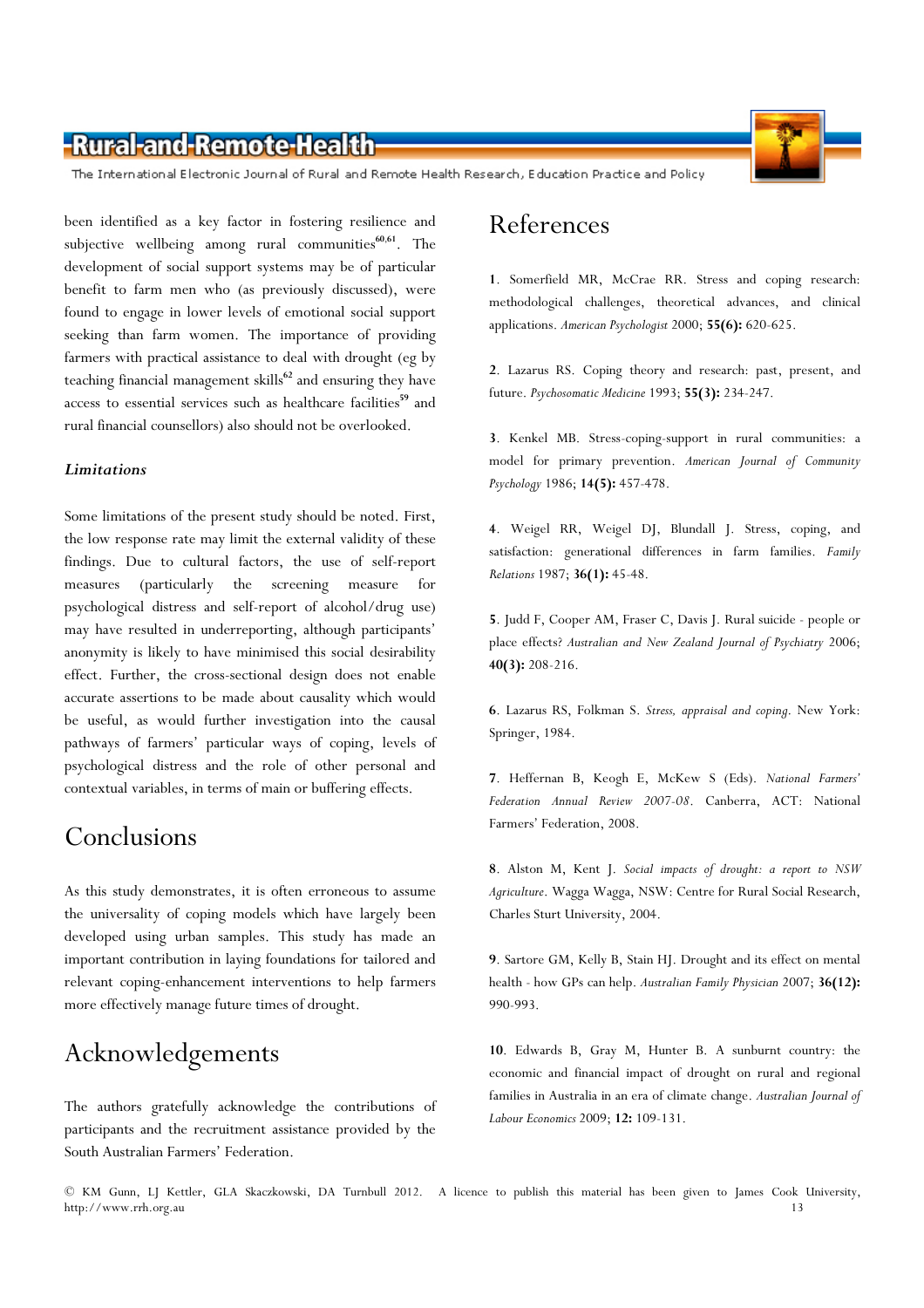The International Electronic Journal of Rural and Remote Health Research, Education Practice and Policy

11. NSW Farmers' Association. NSW Farmers' Association Submission to Senate Select Committee on mental health. Sydney, NSW: NSW Farmers' Association, 2005.

12. Hennessy K, Fawcett R, Kirono D, Mpelasoka F, Jones D, Bathols J. An assessment of the impact of climate change on the nature and frequency of exceptional climatic events. Canberra, ACT: Commonwealth of Australia, 2008.

13. Gray I, Lawrence G. Predictors of stress among Australian farmers. Australian Journal of Social Issues 1996; 31(2): 173-189.

14. Walker JL, Walker LJS. Self-reported stress symptoms in farmers. Journal of Clinical Psychology 1988; 44(1): 10-16.

15. Booth NJ, Lloyd K. Stress in farmers. International Journal of Social Psychiatry 2000; 46(1): 67-73.

16. Deary IJ, Willock J, McGregor M. Stress in farming. Stress Medicine 1997; 13(2): 131-136.

17. Gregoire A. The mental health of farmers. Occupational Medicine 2002; 52(8): 471-476.

18. Kilkkinen A, Kao-philpot A, O'Neil A, Philpot B, Reddy P, Bunker S et al. Prevalence of psychological distress, anxiety and depression in rural communities in Australia. Australian Journal of Rural Health 2007; 15(2): 114-119.

19. Polain JD, Berry J, Hoskin JO. Rapid change, climate adversity and the next 'Big Dry': older farmers' mental health. Australian Journal of Rural Health 2011; 19: 239-243.

20. Hart CR, Berry HL, Tonna AM. Improving the mental health of rural New South Wales communities facing drought and other adversities. Australian Journal of Rural Health 2011; 19: 231-238.

21. Sobels JD. The social impacts on the Lower Murray and Lakes region during 2007-08 of another year of low river flows. (Online) 2007. Available: http://www.rdamr.org.au/fileadmin/user\_upload/ Murraylands/Docs/Social\_Impacts\_of\_the\_Drought\_R2.pdf (Accessed 30 December 2012).

22. Roufeil L, Lipzker A.Psychology services in rural and remote Australia. InPsych 2007; 29: 8-11.

23. Elgar FJ, Arlett C, Groves R. Stress, coping, and behavioural problems among rural and urban adolescents. Journal of Adolescence 2003; 26(5): 577-588.

24. DeLongis A, Holtzman S. Coping in context: the role of stress, social support, and personality in coping. Journal of Personality 2005; 73(6): 1633-1656.

25. Judd F, Jackson H, Fraser C, Murray G, Robins G, Komiti A et al. Understanding suicide in Australian farmers. Social Psychiatry and Psychiatric Epidemiology 2006; 41(1): 1-10.

26. Billings AG, Moos RH. The role of coping responses and social resources in attenuating the stress of life events. Journal of Behavioral Medicine 1981; 4(2): 139-157.

27. Carver CS, Scheier MF, Weintraub KJ. Assessing coping strategies: a theoretically based approach. Journal of Personality and Social Psychology 1989; 56(2): 267-283.

28. Folkman S, Lazarus RS. An analysis of coping in a middle-aged community sample. Journal of Health and Social Behavior 1980; 21(3): 219-239.

29. Ingledew DK, Hardy L, Cooper CL. Do resources bolster coping and does coping buffer stress? An organizational study with longitudinal aspect and control for negative affectivity. Journal of Occupational Health Psychology 1997; 2(2): 118-133.

30. Möller-Leimkühler AM. Barriers to help-seeking by men: a review of sociocultural and clinical literature with particular reference to depression. Journal of Affective Disorders 2002; 71(1-3): 1-9.

31. Pearlin LI, Schooler C. The structure of coping. Journal of Health and Social Behavior 1978; 19(1): 2-21.

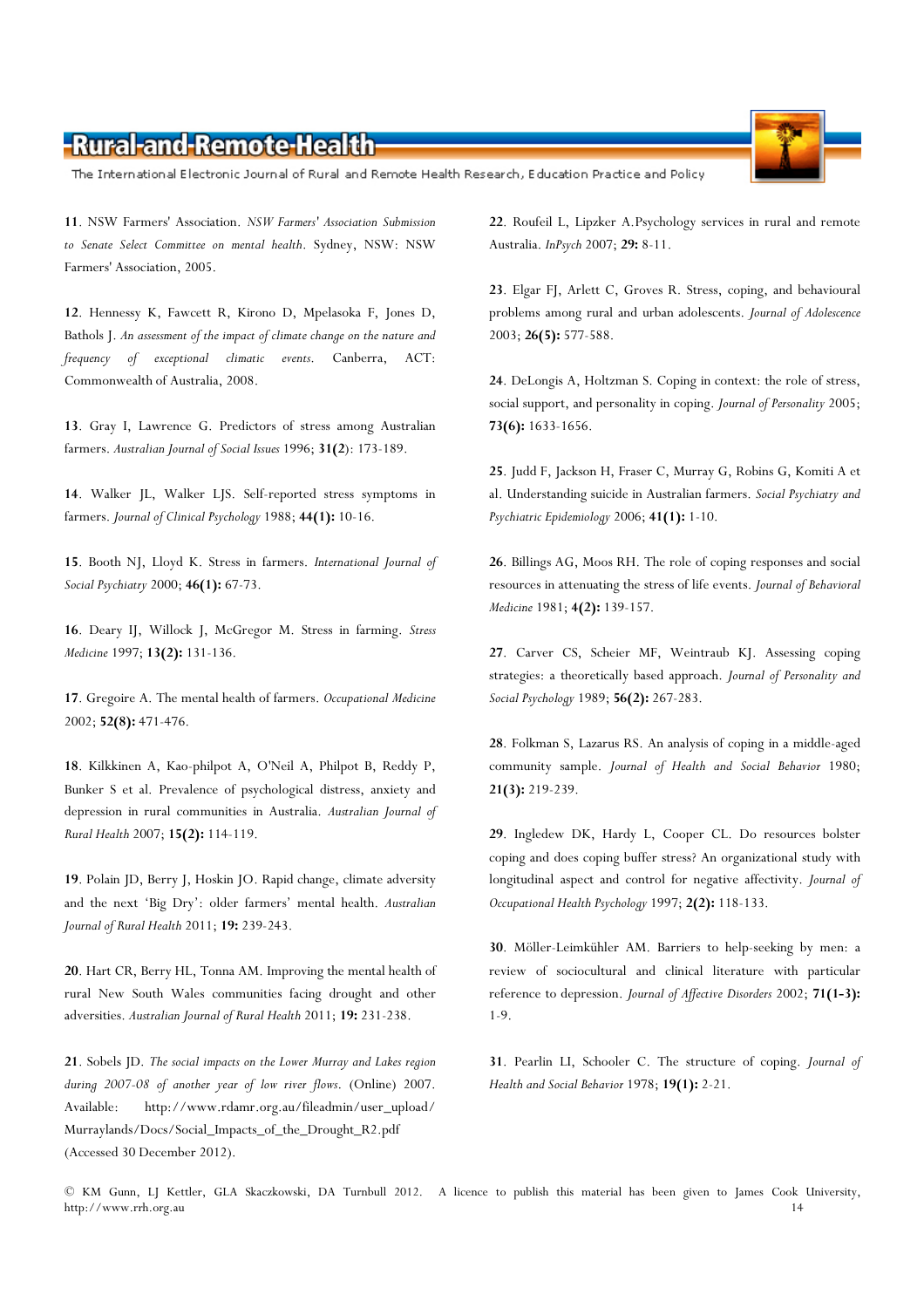The International Electronic Journal of Rural and Remote Health Research, Education Practice and Policy

32. Brumby SA, Kennedy AJ, Mellor D, McCabe MP, Ricciardelli LA, Head A et al. The Alcohol Intervention Training Program (AITP): A response to alcohol misuse in the farming community. BMC Public Health 2011; 10: 242.

33. Möller-Leimkühler AM. The gender gap in suicide and premature death or: why are men so vulnerable? European Archives of Psychiatry and Clinical Neuroscience 2003; 253(1): 1-8.

34. Sayers MR, Miller KM. Help-seeking behaviours of suicidal men aged 17-35 years: a consumer consultation and participation pilot project. Perth, WA: Ministerial Council for Suicide Prevention, 2004.

35. Aldwin CM, Park CL. Coping and physical health outcomes: an overview. Psychology and Health 2004; 19(3): 277-281.

36. Folkman S. An approach to the measurement of coping. Journal of Occupational Behaviour 1982; 3: 95-107.

37. O'Brien TB, DeLongis A.The interactional context of problem- , emotion-, and relationship-focused coping: the role of the Big Five personality factors. Journal of Personality 1996; 64(4): 775-813.

38. Fraser CE, Smith KB, Judd F, Humphreys JS, Fragar LJ, Henderson A et al. Farming and mental health problems and mental illness. International Journal of Social Psychiatry 2005; 51(4): 340- 349.

39. Anderson DG. Coping strategies and burnout among veteran child protection workers. Child Abuse and Neglect 2000; 24(6): 839- 848.

40. Littleton H, Horsley S, John S, Nelson DV et al. Trauma coping strategies and psychological distress: a meta-analysis. Journal of Traumatic Stress 2007; 20(6): 977-988.

41. Mytko JJ, Knight SJ, Chastain D, Mumby PB, Siston AK, Williams S. Coping strategies and psychological distress in cancer patients before autologous Bone Marrow Transplant. Journal of Clinical Psychology in Medical Settings 1996; 3(4): 355-366.

42. Stein JA, Rotheram-Borus MJ. Cross-sectional and longitudinal associations in coping strategies and physical health outcomes among HIV-positive youth. Psychology and Health 2004; 19(3): 321-336.

43. Aldwin CM, Revenson TA. Does coping help? A reexamination of the relation between coping and mental health. Journal of Personality and Social Psychology 1987; 53(2): 337-348.

44. LeSergent CM, Haney CJ. Rural hospital nurse's stressors and coping strategies: a survey. International Journal of Nursing Studies 2005; 42(3): 315-324.

45. Department of Agriculture Fisheries and Forestry. Exceptional Circumstances Handbook. (Online) 2010. Available: http://www.daff.gov.au/agriculture-food/drought/ec/ec\_ handbook#criteria (Accessed 13 May 2012).

46. Andrews GT. Slade Interpreting scores on the Kessler Psychological Distress Scale (K10). Australian and New Zealand Journal of Public Health 2001; 25(6): 494-497.

47. Kessler RC, Andrews G, Colpe LJ, Hiripi E, Mroczek DK, Normand SLT et al. Short screening scales to monitor population prevalences and trends in non-specific psychological distress. Psychological Medicine 2002; 32(6): 959-976.

48. Furukawa TA , Kessler RC, Slade T, Andrews G. The performance of the K6 and K10 screening scales for psychological distress in the Australian National Survey of Mental Health and Well-Being. Psychological Medicine 2003; 33(2): 357-362.

49. Australian Bureau of Statistics. National Health Survey: summary of results, 2004-05. Canberra, ACT: Australian Bureau of Statistics, 2006.

50. Eckert KA, Taylor AW, Wilkinson DD, Tucker GR. How does mental health status relate to accessibility and remoteness? Medical Journal of Australia 2004; 181(10): 540-543.